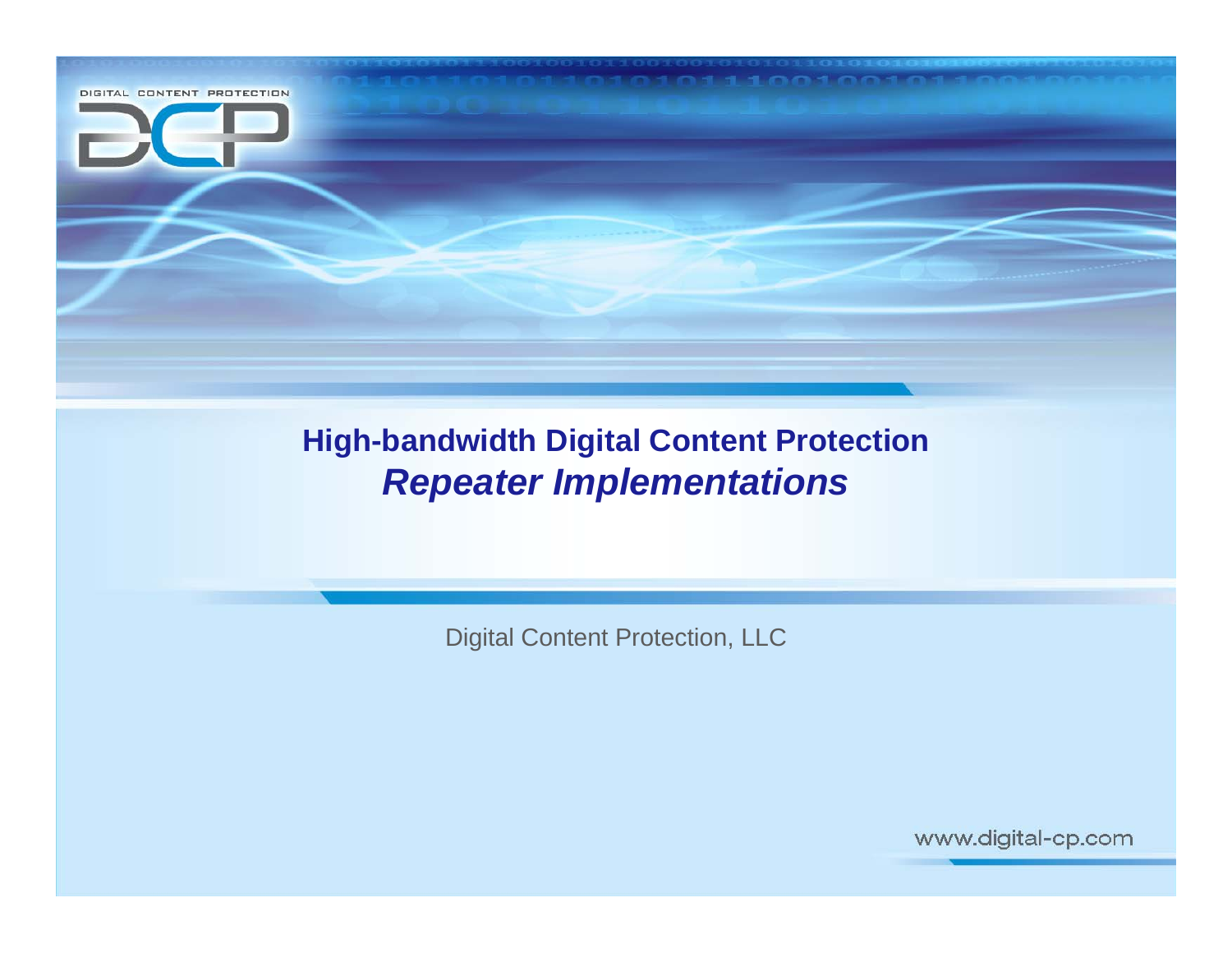## **Use of This Information**

DIGITAL CONTENT PROTECTION

These slides are provided as a general, high level, overview of various ways to implement HDCP Repeaters.

**The information is provided "as is" without any warranty of any kind express or implied. Use of this information is at users own risk; no license, approval or waiver is granted.** 

By using this information, the user understands that the information may be incomplete and may not represent the latest HDCP License Agreement or HDCP Specification requirements and therefore in the event of a conflict, the HDCP License Agreement and/or HDCP Specification's information will govern.

www.digital-cp.com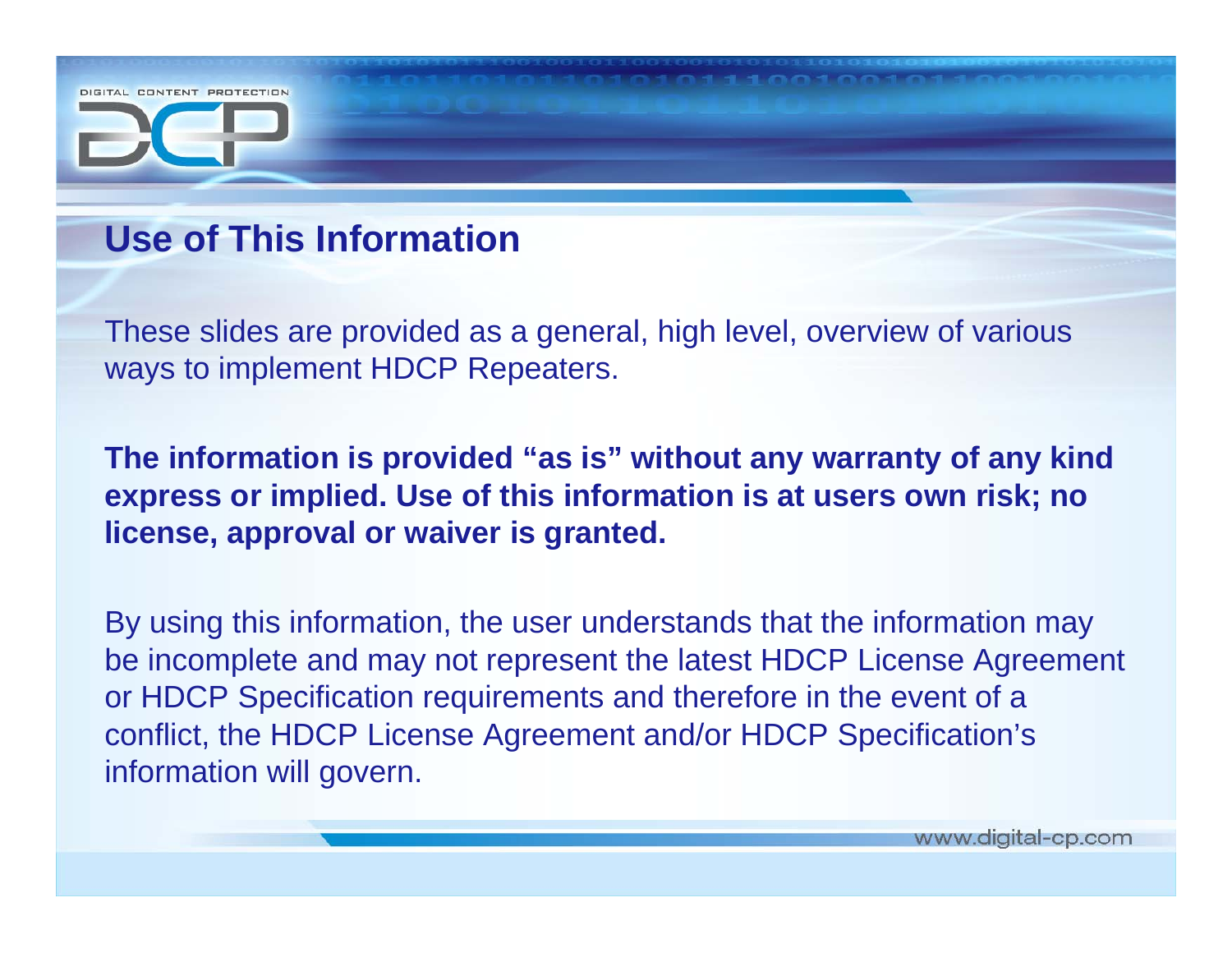# **HDCP Highlights**

DIGITAL CONTENT PROTECTION

- • HDCP is a render only technology
	- • Once content is protected by HDCP; it must remain so until rendered for presentation
	- HDCP Protected Content can be passed through HDCP Repeaters from one HDCP Protected Interface to one or more HDCP Protected Interfaces

#### $\bullet$ HDCP Protected Content can be passed through a mixed tree

- HDCP 1.x Protected Content can be passed to HDCP 2.2 Protected Interfaces
- HDCP 2.x Protected Content can be passed to HDCP 1.x Protected Interfaces as long as it is Type 0 Content
- $\bullet$ HDCP has no Approved Outputs; other than HDCP
- • HDCP Protected Content may never be passed over analog or other non-DCP Approved interfaces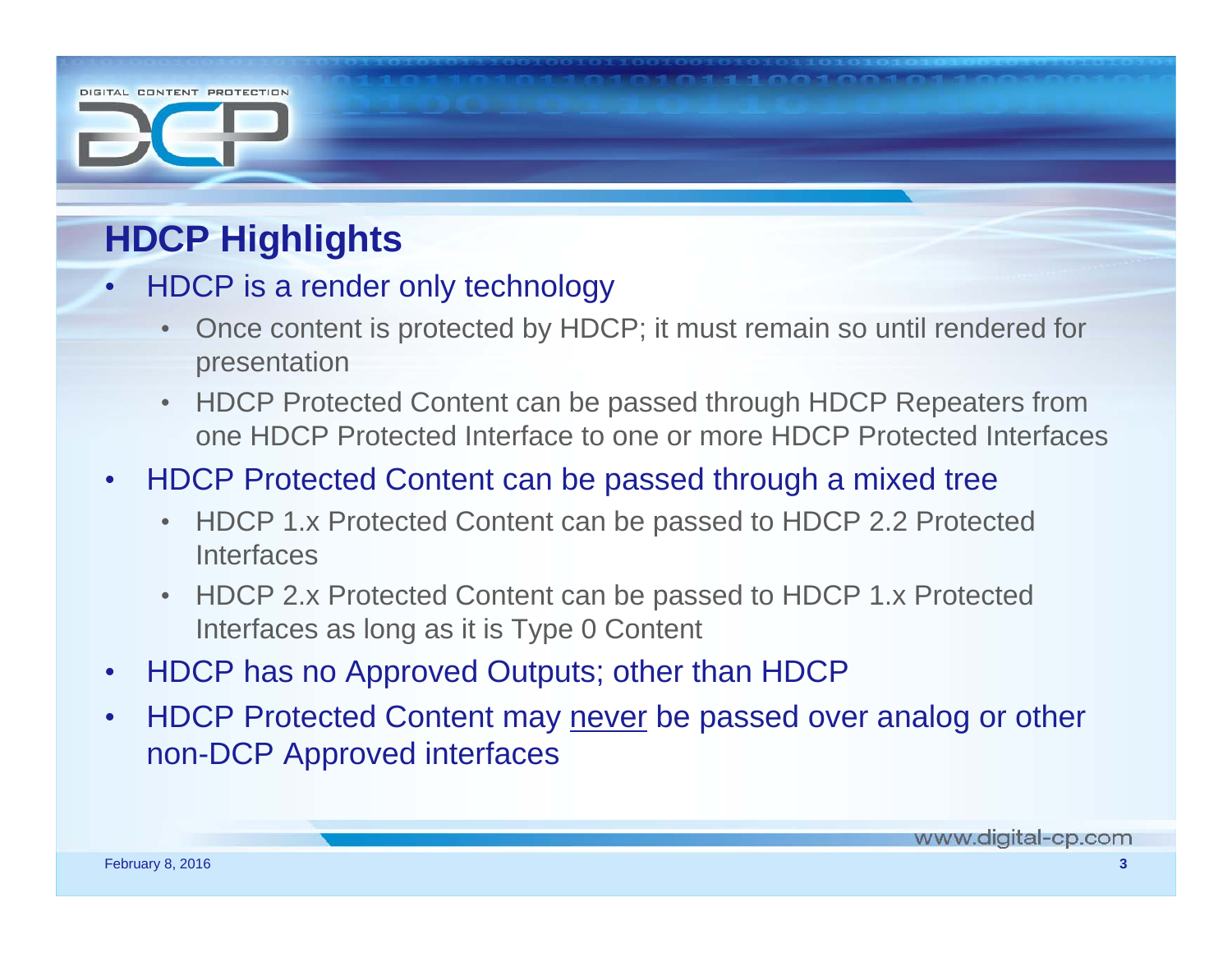

www.digital-cp.com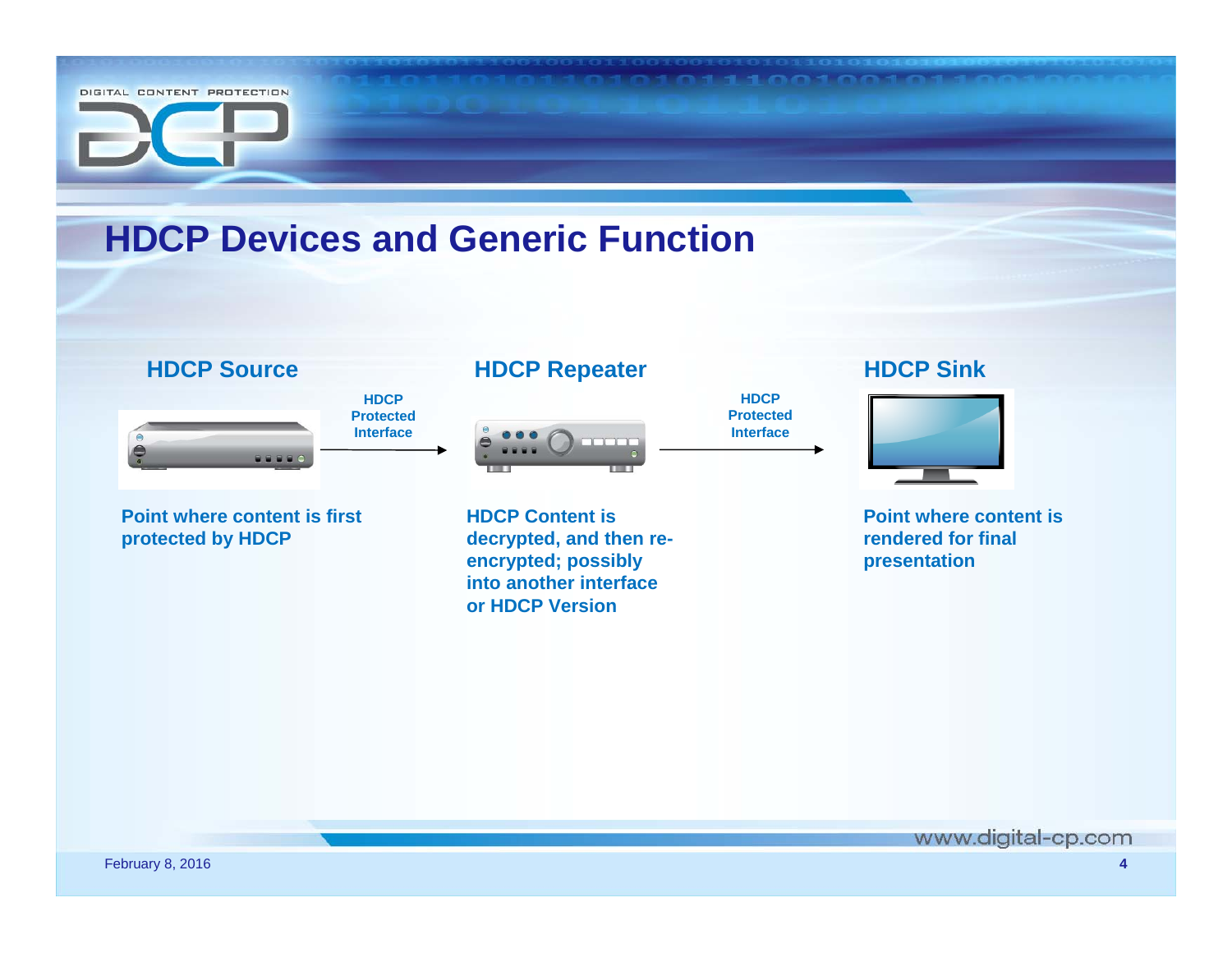# DIGITAL CONTENT PROTECTION **HDCP 2.2 – "Content Type 1" Scenarios HDCP Source HDCP Sink HDCP Repeater HDCP HDCP ProtectedProtectedContentContent**

**The HDCP Source encrypts the content in HDCP 2.2; sets Content Type 1**

**After decrypting the content; the HDCP Repeater may:**

- **Re-encrypt on the same HDCP Protected Interface (HDMI->HDMI)**
- **Re-encrypt onto another HDCP Protected Interface (HDMI->HDBaseT)**
- **Re-encrypt onto the same (or higher) HDCP Version (HDCP 2.2->HDCP 2.2) The HDCP Repeater may NOT:**
- **Re-encrypt onto a lower HDCP version (HDCP 2.2->HDCP 2.0 or 1.x)**
- **Output the content to ANY non-HDCP Protected Interface; including:**
	- **Other Content Protection (DTCP, MacroVision, etc.)**
	- **Any analog interface (component, composite, etc.)**

www.digital-cp.com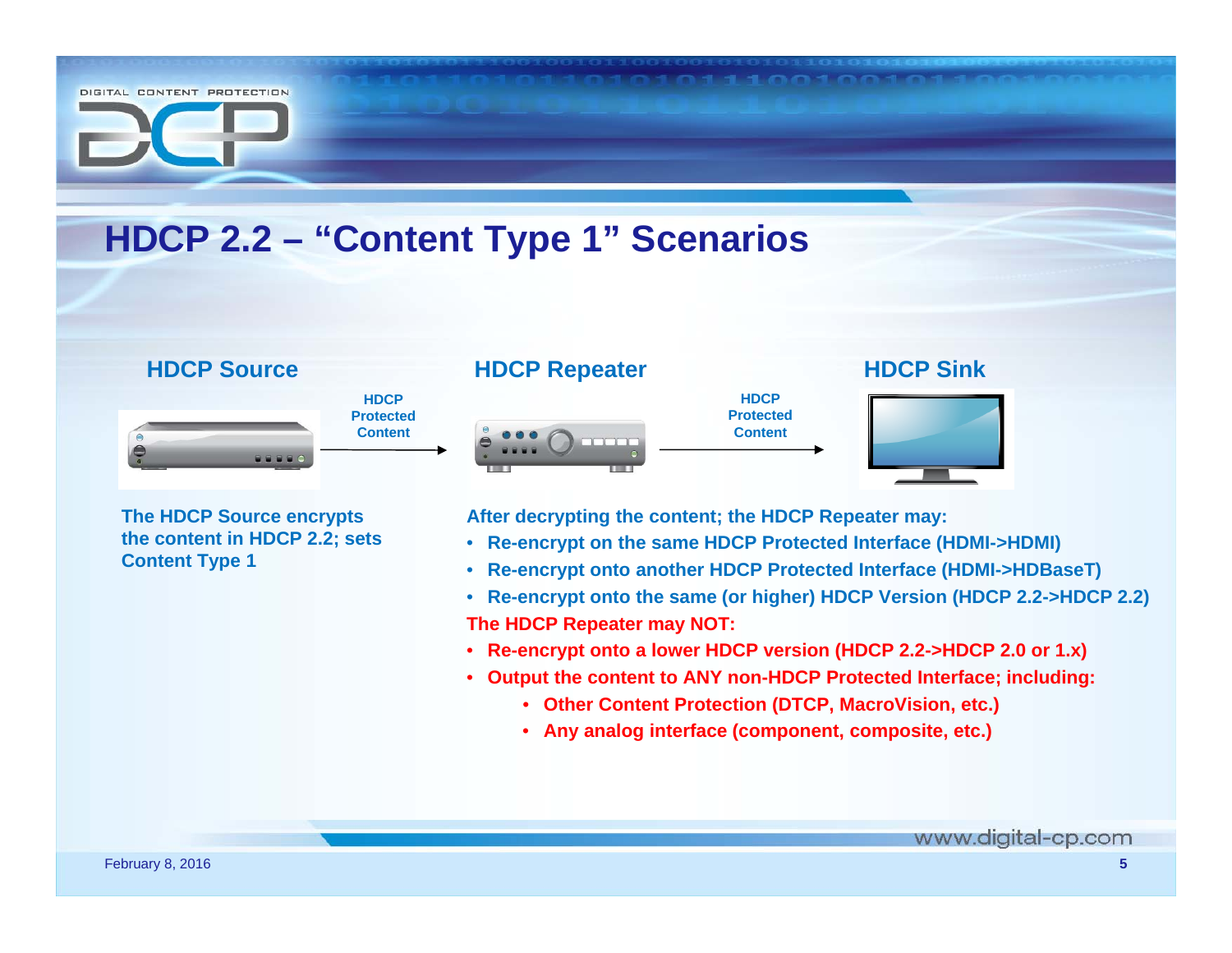#### DIGITAL CONTENT PROTECTION **HDCP 2.2 – "Content Type 0" Scenarios HDCP Source HDCP Sink HDCP Repeater HDCP HDCP ProtectedProtectedContentContentThe HDCP Source encrypts After decrypting the content; the HDCP Repeater may: the content in HDCP 2.2; sets**  • **Re-encrypt on the same HDCP Protected Interface (HDMI->HDMI)**

- **Re-encrypt onto another HDCP Protected Interface (HDMI->HDBaseT)**
- **Re-encrypt onto the same (or higher) HDCP Version (HDCP 2.2->HDCP 2.2)**
- **Re-encrypt onto a lower HDCP Version (HDCP 2.2->HDCP 2.0 or 1.x) The HDCP Repeater may NOT:**
- **Output the content to ANY non-HDCP Protected Interface; including:**
	- **Other Content Protection (DTCP, MacroVision, etc.)**
	- **Any analog interface (component, composite, etc.)**

**Content Type 0**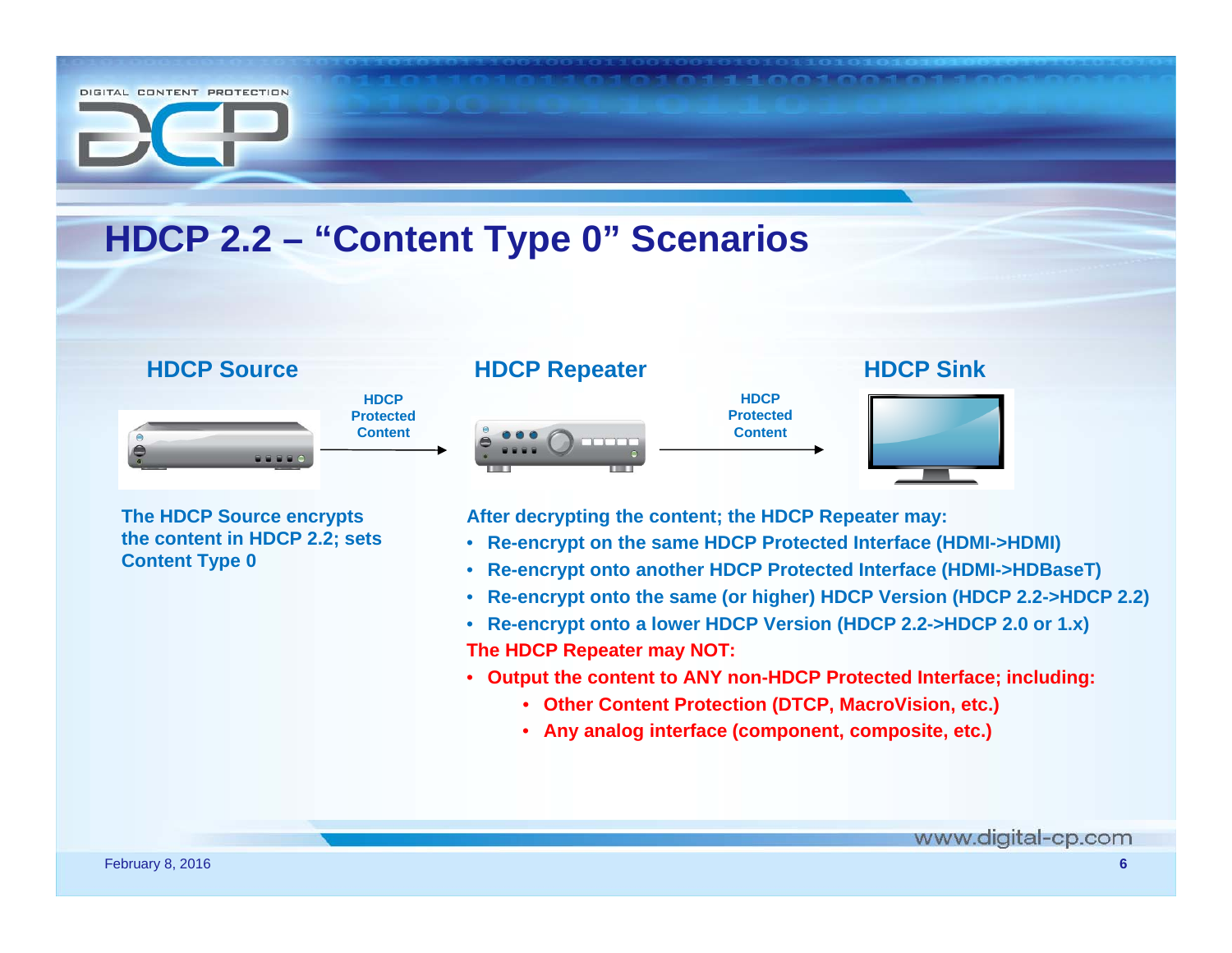



**The HDCP Source encrypts the content in HDCP 1.x**

**After decrypting the content; the HDCP Repeater may:**

- **Re-encrypt on the same HDCP Protected Interface (HDMI->HDMI)**
- **Re-encrypt onto another HDCP Protected Interface (HDMI->HDBaseT)**
- **Re-encrypt onto the same (or higher) HDCP Version (HDCP 1.x->HDCP 2.2)**
- **Re-encrypt onto a lower HDCP Version (HDCP 1.4->HDCP 1.3) The HDCP Repeater may NOT:**
- **Output the content to ANY non-HDCP Protected Interface; including:**
	- **Other Content Protection (DTCP, MacroVision, etc.)**
	- **Any analog interface (component, composite, etc.)**

www.digital-cp.com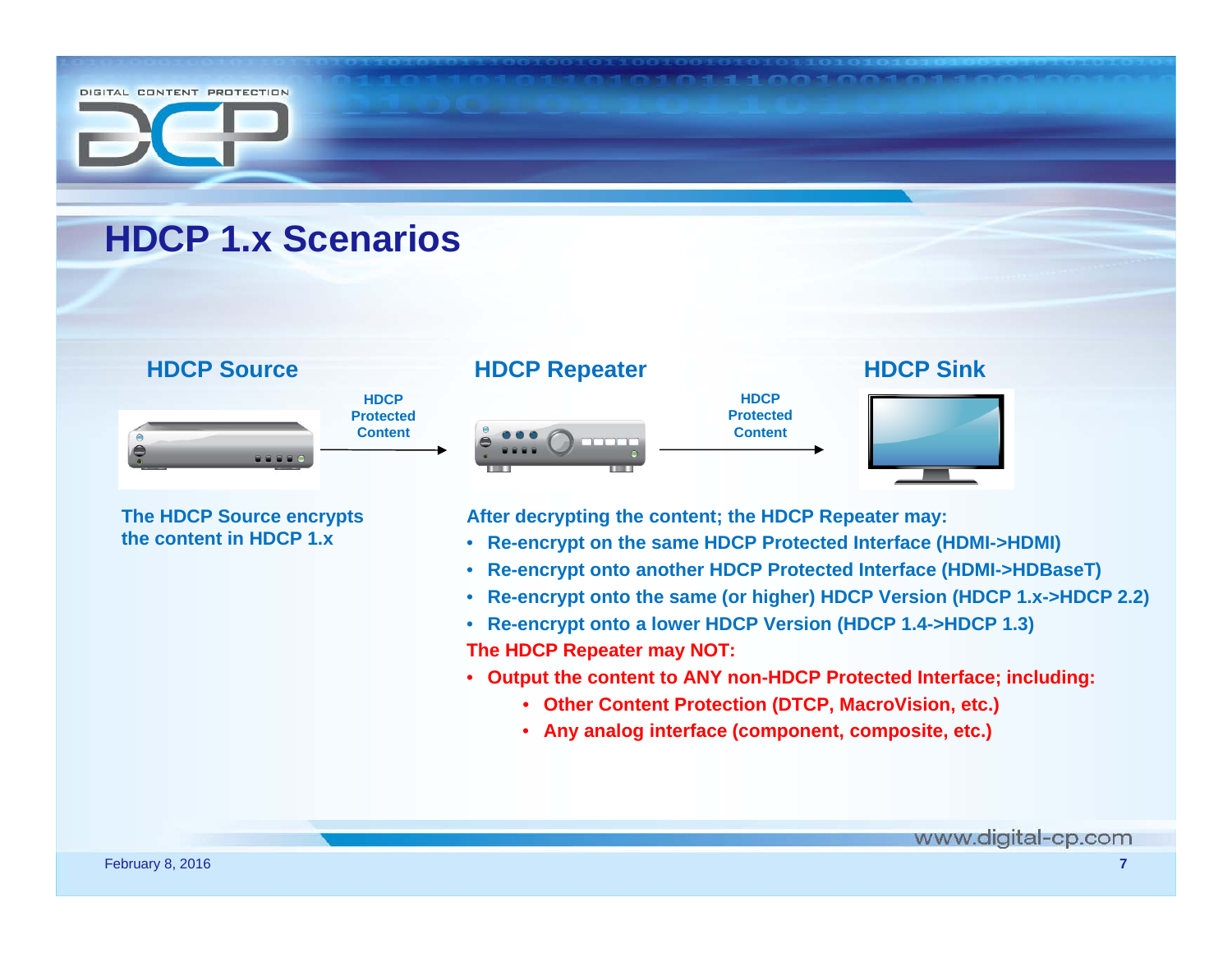## **HDCP Approved Interfaces**

- •• Listed on the DCP Website (www.digital-cp.com/hdcp-specifications)
	- HDMI

DIGITAL CONTENT PROTECTION

- •**DisplayPort**
- •HDBaseT (uses Cat 5/6 cabling)
- •Miracast
- • Authorized Retransmission Technologies approved by DCP
	- •Listed in HDCP License Agreement
	- 1-1 pairing of devices; operates as a 'Single Licensed Product'
- • HDCP 'Tunneling'
	- HDCP content is not decrypted; it is simply re-packetized and transmitted
	- Not tied to a specific 'Interface'
	- Not considered an HDCP Device as there is no HDCP Decryption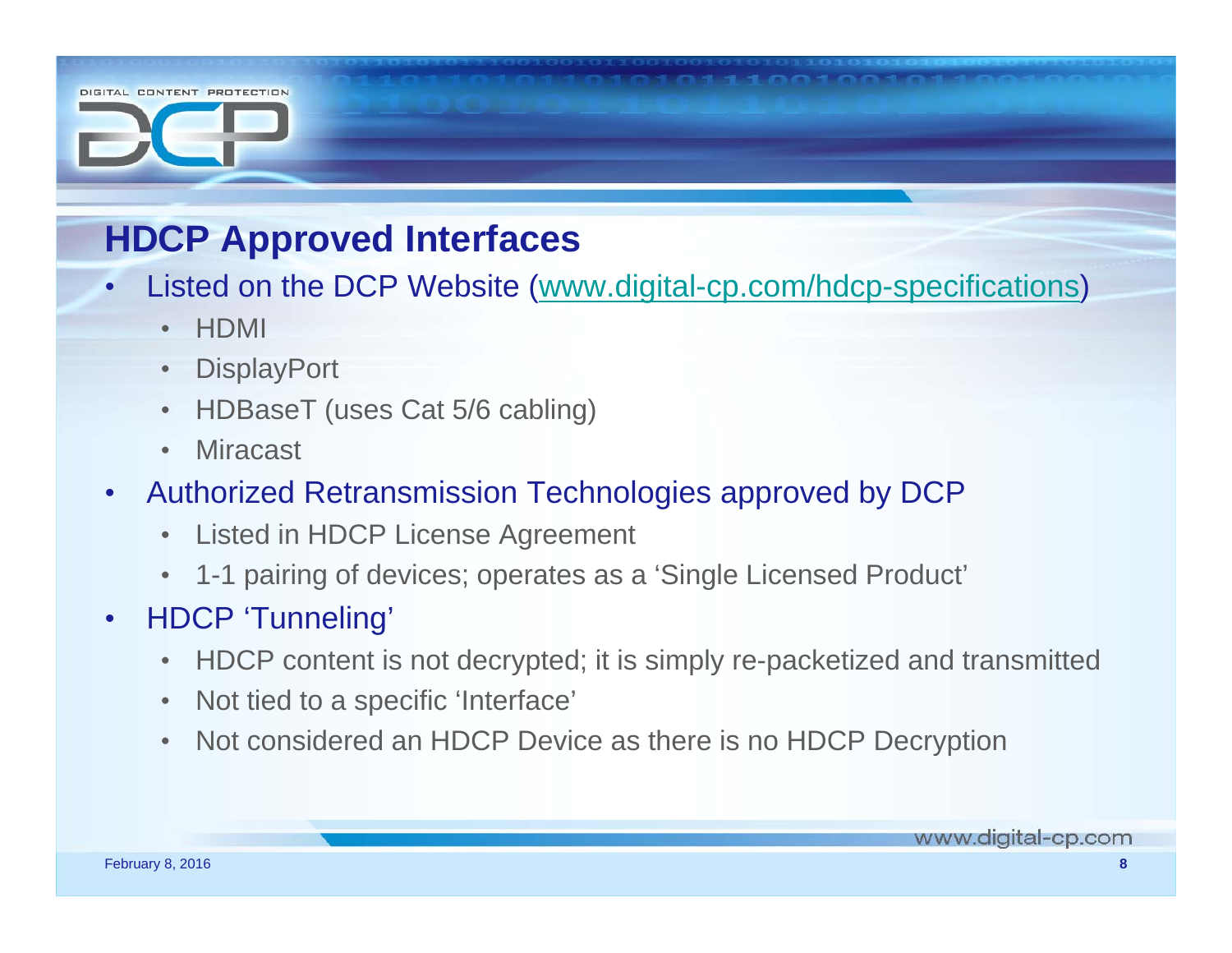

\*DCP is no longer accepting submissions for new ARTs

www.digital-cp.com